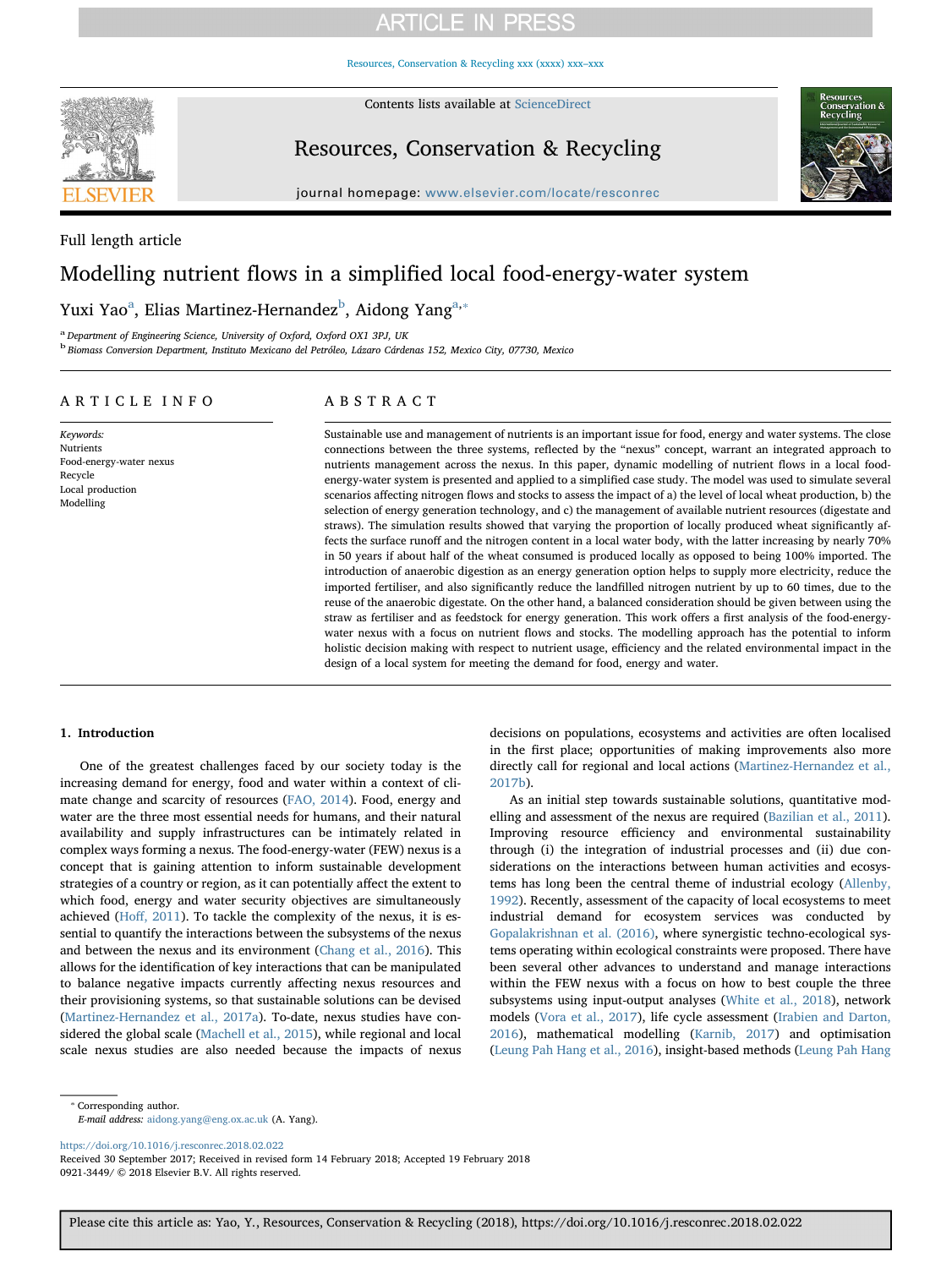[et al., 2017\)](#page--1-14) and other process systems engineering approaches ([Garcia](#page--1-15) [and You, 2016](#page--1-15); [Al-Ansari et al., 2017](#page--1-16)). A nexus simulation tool has also been developed to support the analysis of interactions between FEW components and the ecosystem at a local scale ([Martinez-Hernandez](#page--1-3) [et al., 2017a](#page--1-3)).

While managing nutrient flows has widely been considered in areas such as industrial ecology (e.g. in the well-known example of Kalundborg, described in [Jacobsen \(2006\)](#page--1-17)) and environmental protection in coastal regions [\(Townsend, 1998](#page--1-18); [Howarth and Paerl, 2008](#page--1-19)), existing work on the FEW nexus has presented rather limited studies that feature an explicit analysis of nutrient flows and associated environmental impacts. Nutrients play a major role in the interconnection between food, energy, water nexus, especially affecting food and energy crop yields and also the quality of water resources [\(Davidson et al.,](#page--1-20) [2016\)](#page--1-20). In particular, the extensive use of synthetic nitrogen fertilisers has been vital for increasing the food productivity, much needed by the growing world population. However, only about half of the nitrogen fertilisers applied to farms is taken up by the crops, while the rest remains as stock in the soil or enters other parts of the environment. The latter is known to cause eutrophication of water bodies and air pollution due to the losses through surface runoff, soil leaching and volatilisation [\(Mortensen et al., 2016\)](#page--1-21). Therefore, it is important to holistically analyse and predict nitrogen flows, which can be carried out through mathematical modelling, as demonstrated by the recent work of [Singh et al. \(2017\)](#page--1-22) for Illinois with a focus on 3 agricultural commodities. In the context of FEW nexus, appropriate models that capture the inter-coupling between the three sectors are needed to assess different design choices, so that opportunities across the three sectors to increase resource efficiency and to reduce adverse environmental impacts can be revealed, ultimately contributing to the closed-loop management of resources ([Mo and Zhang, 2013;](#page--1-23) [Davis et al., 2016\)](#page--1-24).

In this paper, an approach for the dynamic modelling of nutrients flows and stocks in the FEW nexus is presented via a case study based on the settings of an eco-town in the UK. The objective of the model is to simulate several scenarios which are different in the level of local wheat production, the technical options for energy generation, and the management of available nutrient resources. The simulation results are used to analyse the impact of these scenarios on imported fertiliser flows, energy production flows, nitrogen flows to landfill and air emissions, as well as the impact on water quality in terms of nitrogen concentration in a local water body. This work adopts the generic modelling approach previously proposed for local production systems ([Martinez-Hernandez et al., 2017b](#page--1-5)), and has been carried out in parallel with the development of a general-purpose simulator for local foodenergy-water systems ([Martinez-Hernandez et al., 2017a](#page--1-3)). The unique contribution of this work lies in the detailed modelling of nutrient stocks and flows and using the model to analyse the impact of various decisions on nutrient efficiency and associated environmental aspects, including particularly those some of which could arise from the intercoupling between the three sectors of food, energy and water. This work adopts the same case study locale as in earlier work on optimal design of local FEW systems ([Leung Pah Hang et al., 2016, 2017](#page--1-13)), where cumulative exergy consumption was used as the optimisation objective. While both the exergy cost for fertilizer supply and that for reducing nutrients in wastewater to acceptable levels were considered in the optimal design work, the mathematical model used in optimisation was for steady states, therefore no system dynamics was captured. In principle, the dynamic model developed in this work can be used to support more detailed studies of the schemes recommended by optimal design, with a focus on the perspective of nutrient flows and stocks, to further inform the integrated management of local FEW systems.

### 2. Overall approach

their effects on nutrients flows and stocks in an overall local system requires a mathematical model that can capture all the important connections and dynamics. The approach followed in this work comprises the following steps:

- (i) developing a conceptual description of individual subsystems and their interactions;
- (ii) building mathematical models of individual subsystems;
- (iii) simulating and analysing individual systems if desirable;
- (iv) integration of subsystem models based on the connectivity identified in step (i);
- (v) assessing the resulting nexus system through simulation studies of various scenarios of interest.

As an overview of the proposed approach, principles for developing a conceptual description (step i) and mathematical models (steps ii and iv) are presented; a detailed illustration of these steps and of the more case-specific steps for simulation and analysis (i.e. steps iii and iv) will be given through a case study in Sections [3](#page--1-25) and [4.](#page--1-26)

### 2.1. Conceptual structures

A conceptual structure of a system shows the key components and connections between them. In particular, a "source-sink" mapping diagram can help to represent a system by showing the matches between sources and sinks. In the case of nutrient flow analysis, "sources" refer to the nutrients or material flows containing the nutrients relevant to the goals of a given study; and "sinks" refer to the processes that change or transform a nutrient flow, or the point of termination of a nutrient flow. The direction of flows, and the introduction, consumption and disposal of nutrients within or external to the system are also shown as part of the source-sink mapping diagram. The structure of a complete FEW system can be obtained by connecting the structures of individual subsystems through resource flows.

### 2.2. Mathematical models and implementation

From a conceptual description of a local food-energy-water system, nutrients can be identified either in flows between various processes such as food manufacturing, energy production and waste water treatment, or as being cumulated in soil and a water body, in the form of nutrient stock. The stock-flow framework enables mathematical construction of each subsystem's model. In this framework, the temporal variation of nutrient stocks is captured by differential equations that link the change in stock "levels" due to incoming and outgoing flows. These flows are determined in different ways, depending on their nature:

- For a flow representing an internal demand (e.g. bread consumption), it is typically pre-specified as part of a scenario to be studied.
- An output from an internal stock (associated with a system component) (e.g. nutrient runoff from land), which may become input to an internal process, stock or the external environment, is typically determined by solving a differential equation representing the conservation of the physical quantity that corresponds to the stock (e.g. nitrogen level).
- An output from an internal industrial process (e.g. digestate from anaerobic digestion), which may become input to another internal process or stock, can be estimated by an algebraic function of the input of the process, ignoring any internal accumulation within the industrial process.
- Exchange of resources and products with the external environment (e.g. import or chemical fertilizer), which is determined based on supply-demand balances.

The analysis of interactions between food-energy-water systems and

Once the model equations are developed, implementation in a